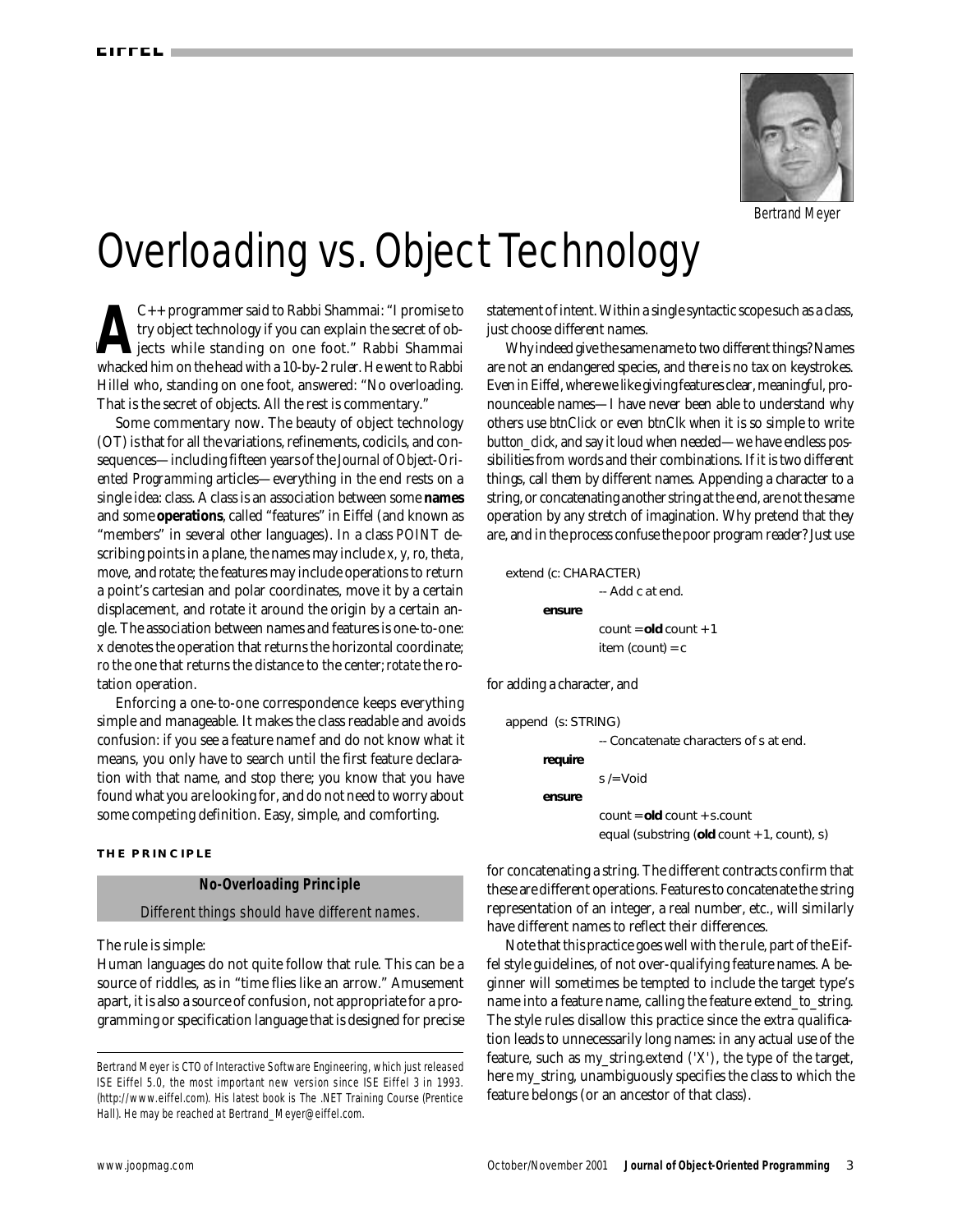#### **RENAMING**

The No-Overloading Principle (meaning that a class establishes a one-to-one correspondence between feature names and features) has a strong consequence on multiple inheritance: if a class *C* has two parents *A* and *B*, and both have a feature called *f*, you can't leave things as they are; this would be as bad as introducing two features called *f* in *C* itself. The Eiffel technique relies on the observation that there is nothing wrong with *A* and *B* taken individually: each of them, to be valid, must have provided its one-to-one correspondence. There is also no problem (in the absence of further complications, such as might result from repeated inheritance) if *C* wants to inherit both classes and hence inherit both the features called *f*: These are different features; the only issue is an unfortunate naming conflict. To resolve that issue, it suffices to rename one or both inherited features, at the point of inheritance in *C*. This is the well-known **renaming** technique of Eiffel:



**class** *C* **inherit** 



**end** – class  $C$ 

... Features specific to *C* …

Redefinition changes the feature, not its name. Renaming changes the name, not the feature. In some cases you'll want both:

**class C inherit** 

…

…



Now, as a result, *C*defines its own name-feature correspondence, one to one. The power of renaming extends beyond this case: it enables you to adapt the names of inherited features to the context of the new class. Even if a parent's feature is useful to the clients of *C*, its name may not be the most appropriate for those clients, who see the feature in a different light, as part of the abstraction represented by *C*, not its parent. Each class is a machine, whose designer should have full power to define both the functionality (the features) that he deems most useful to the clients, and the exact form under which the clients will get that functionality, including names most appropriate to their needs. Renaming helps the designer achieve that goal.

Past the **rename** clauses, the inherited features are known in the new classes under their new names. This leads to the notion of the **final name** of a feature: its declared name if it is immediate (introduced in the class itself); its original name if it is inherited and not renamed; the new name if it is inherited and renamed. Every reference to a feature of a class, from anywhere in the software text —the feature's class, or another—uses its final name.

The designer will also, in some cases, want to change the inherited features themselves. This is the purpose of redefinition:

Note the use of the final name for the redefinition.This view of each class as a professional-quality machine under the precise control of the machine's designer is central to the Eiffel method.

#### **WRONG CRITERION**

What is puzzling in languages that support overloading is the criterion they use to distinguish competing features with the same name—through their type signatures. The rule is that it is legal to give two features the same name if and only if at least one of the argument types differs. But that criterion is irrelevant—two competing features may well have the same argument types. For example our *POINT* class might have features *reset cartesian* and *reset\_polar* that reset a point's coordinates to given values. This is a typical situation where overloading, for people attracted to this idea, would seem appropriate. Unfortunately for them, even in such a rudimentary example it doesn't work since the argument types happen to be the same in both cases: both *reset cartesian* and *reset\_polar* will take two arguments of *REAL* type. The signature criterion has nothing to do here.

In such a case you could in principle name the features differ-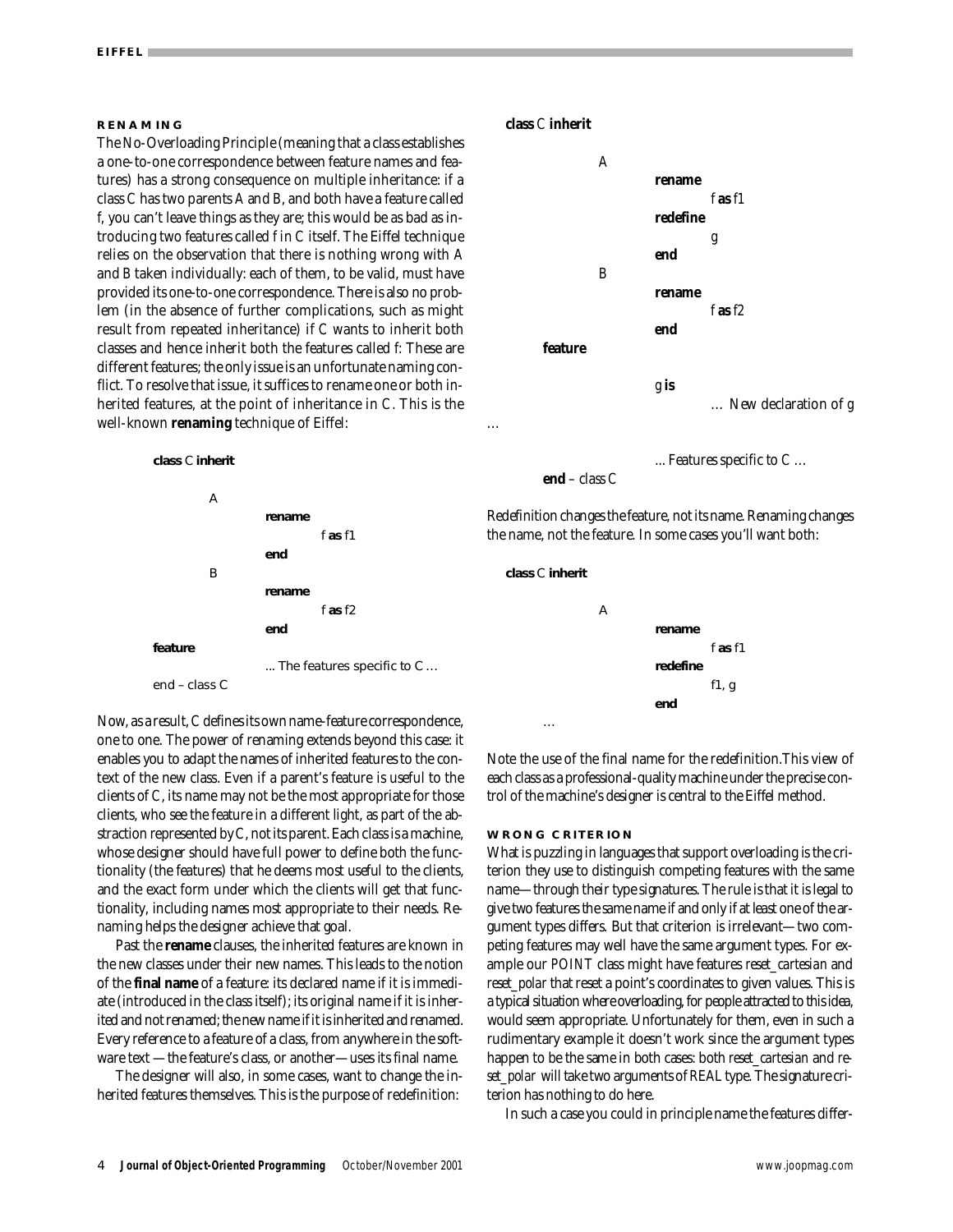ently, but C++ and its successors such as Java and C# don't leave you that possibility. In its overloading zeal, C++ forces you to give all "constructors" of a class—the procedures used to initialize its instances—the same name, which must be the name of the class. Calling everything the same certainly saves efforts of imagination, but the results are strange. In our example, *POINT* would not only be the class name but also the name of all the constructor routines. How then do you offer alternative ways of creating a point, one by providing the cartesian coordinates and one by providing the polar coordinates? You do not. It is just not possible. Here, overloading appears not only as useless and potentially confusing, but as a facility that severely limits the power of expression of the language and prevents the use of commonly useful patterns.

In Eiffel, of course, constructors (creation procedures) are named; you create an object through

create *my\_point.make\_cartesian* (1, 0)

where *make\_cartesian* is one of the procedures of the class, and is listed in the Creation clause at the beginning of the class:

```
class POINT create
         make_cartesian, make_polar, default_create
feature
         … Declaration of features, including 
                   make_cartesian and make_polar...
```
Note that creation procedures such as *make\_cartesian* and *make\_polar* are otherwise normal procedures; by setting their export status, you can elect to have them usable for creation only, for resetting of an existing object (playing the role of *reset\_cartesian* and *reset\_polar* as posited above), or both. Procedure *default create* is available in all classes; you can redefine it in any class to override the default initializations performed in procedure-less creations of the form

```
create my_point
```
formally understood as an abbreviation for **create**  $my\_point.de$ *fault create.* If the class has no Creation clause, it is understood to have one listing only *default\_create*, so that the basic form **create** my\_point is permitted by default.

I have briefly described this Eiffel mechanism, using named creation procedures, because it seems the obvious and simple thing to do. The reliance on overloaded non-named constructors is hard to justify.

## **INTRODUCING INHERITANCE**

With inheritance, the use of overloading appears even more confusing. Consider a simple pair of inheritance links (see Figure 1).

We will use names reminiscent of the corresponding types. In class *A*, feature *f*is overloaded with two variants accepting arguments of types *X* and *Y*. Let's also assume that *B* redefines (overrides) these versions. The following polymorphic assignments are possible for *a 1* of type *A*, *x 1* of type *X* and so on:

```
a1 := b1
x1 := y1
```
Now consider the corresponding calls:

| a1.f (x1) |  |
|-----------|--|
| a1.f (y1) |  |
| b1.f (x1) |  |
| b1.f (y1) |  |

In an OO environment, they should all give the same result, since *a1* and *b1* are both attached to the same object, and *x1* and *y1* both attached to another single object; but overloading complicates everything. (If you program in a language with overloading, can you tell—Quick! No textbooks! No language lawyers!—which variants are permitted? What does each do?)

Overloading simply does not go with inheritance and its associated techniques of redefinition, polymorphism, and dynamic binding. If you are happy to sacrifice inheritance, then you may consider overloading (as in Ada 83), although enough unpleasant consequences remain that I would not advise following that route. But with OO techniques it becomes impossible.

### **GOVERNMENT BY WARNING**

To see the consequences of the systematic reliance on overloading and how it clashes with inheritance, consider the following mechanism, known as "version management," of C#.

If a feature of a class has a name that conflicts with the name of an inherited feature, it must normally be declared as either "override" or "new." The first case is the normal OO mechanism of redefinition. The second is only possible because of overloading, and requires that the argument signature be different from the signature of the inherited version.

So far so good, or rather (in light of the previous discussion) so far so bad. But now comes a special convention, designed to address the case of delivering to your customers a new version of a class *A* with a new feature called *f*. That name was not used in previous versions of *A ,*so perhaps one of your customers had written a descendant class *B* where he introduced a feature of his own, called *f*. But now this name conflicts with that of an inherited fea-



**Figure 1. Overloading clashes with inheritance.**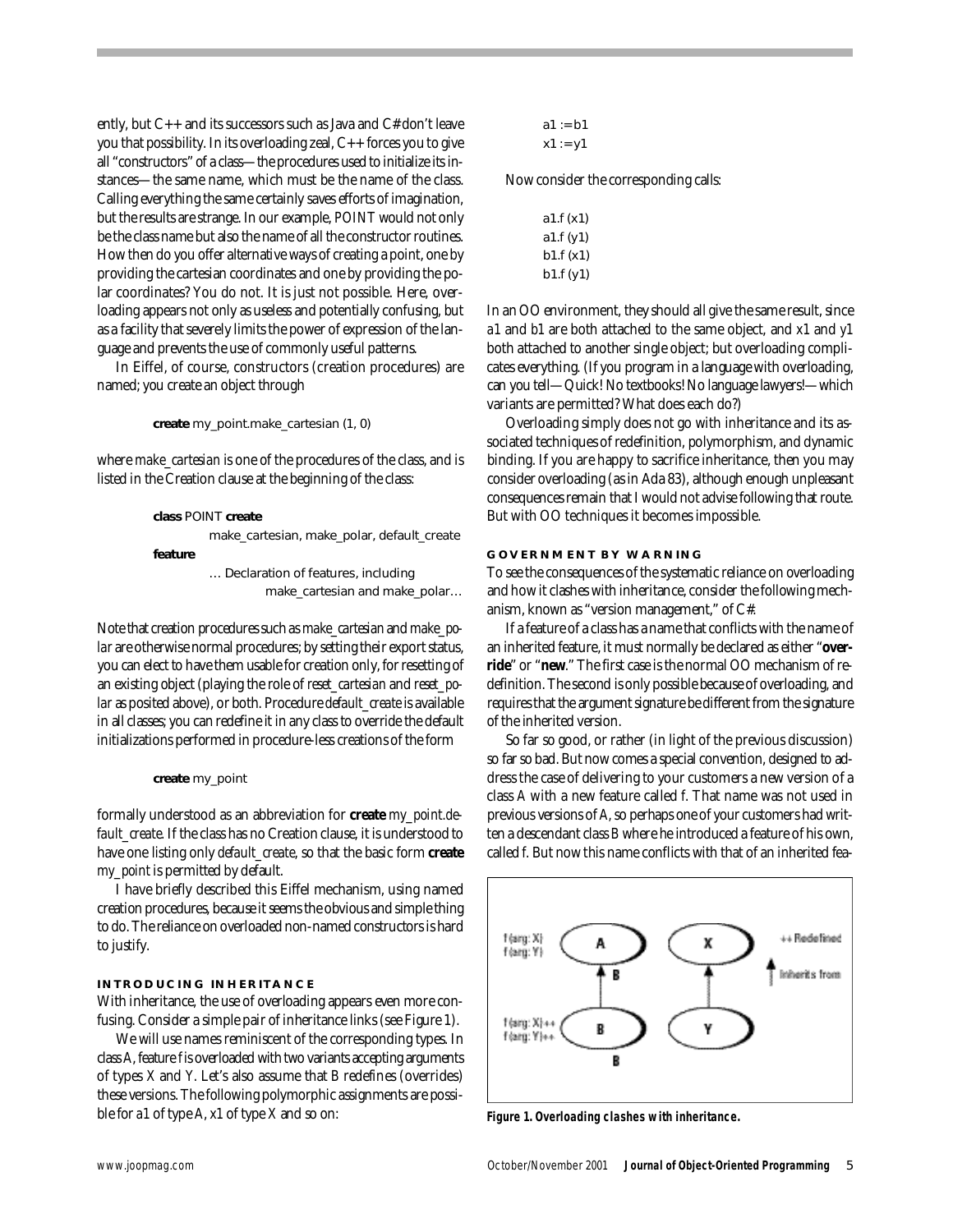ture. Since there is no direct equivalent of renaming, you should normally go back to *B* and change it to declare *f* as **new**. But then it means that *B* does not work "as is" any more. To facilitate the upgrading process, the language lets you omit any **new** or **override** specification, with the understanding that an absent specification will have the same effect as a new declaration, and the requirement that the compiler must produce a warning.

This is disturbing. First, it is (at least as far as I know) a first in the history of programming languages: the first case of defining a language's semantics through compiler warnings. Semantics should be defined very precisely, since it conditions the validity of programs and the effect of valid programs. The 70 or so "validity rules" of Eiffel<sup>1</sup> are all of the form,

"A construct of the form, …, is valid if and only if, …"

with a list of painstakingly precise conditions telling you exactly when the compiler will reject your attempts ("only if…") and when it *must* accept them ("if"). Relying on an operational description of what "the compiler" will do would be bad enough; relying on a warning is worse.

Then, in practice, where do warnings go? They may very well be ignored. We have all seen cases of compilers producing hundreds of warnings, some meaningful and some not; after a while programmers just brush them aside. When partisans of languages that permit potentially dangerous conversions (casts), such as C and C++, argue with users of strongly typed languages, they point out that really bad type errors will be caught by compiler warnings or *lint*-like tools; but it is easy to show by example that such tools produce such an ocean of unjustified warnings that the few important ones lost in their midst are easy to miss.

This convention, "saying nothing means **new** plus a warning," seems to be an effort at addressing a minor potential problem by causing major potential damage. How real is the minor problem anyway? If one of your classes inherits from *A* and you get a new version of *A*, it would be very foolish to accept the new version blindly; you should check that it does not affect the assumptions that your class made about its parents. In Eiffel, the subcontracting rules help you in this process, by guaranteeing that the descendant's semantics is compatible with the original's: the class invariant is inherited, and in the case of overriding a feature, its properties must remain compatible (precondition kept or weakened, postcondition kept or strengthened). In other languages you don't have this, so it's even more necessary to check that the decision to inherit from *A*—a strong commitment!—is still legitimate with the new version. Occasionally having to adapt a newly clashing feature name is a small part of the process. In fact, there is further good reason to require manual checking of such cases: ignoring the case of programmers who court trouble by choosing names thoughtlessly (such as the famous *foo*), most feature names suggest a specific intent, so a name clash with an inherited feature always justifies going back to the class to see whether it shouldn't be an overriding after all. If you have a feature called *append* in both the parent and the heir, they probably have related semantics. Language conventions such as overloading, which exorcises name clashes as soon as the signatures differ by as little as one argument type, and "version management" techniques which legitimizes dubious cases by interpreting them as "new" declarations, are dangerous. For the debatable sake of short-term convenience, they open the way to serious long-term trouble.

## **SEMANTIC OVERLOADING**

The mention of polymorphism and dynamic binding helps explain where the fundamental contradiction lies. The form of overloading discussed so far may be called **syntactic** overloading; it gives the same name to different operations. There is no good reason to do this. With OT, we can give the same name to different variants of the *same operation*. For example, class *POINT* could be part of a hierarchy of graphical classes that all have a variant of the procedure

*move\_horizontally* (*h: REAL*) -- Displace figure by horizontal offset of *h*. **e n s u r e**  $-$  For all points p in figure,  $p.x =$  old  $p.x + h$ 

Then a call of the form

*my\_figure.move\_horizontally (1.0)*

will trigger a different procedure depending on the exact type of the object to which *my\_figure* happens to be attached at the time of execution of the call. These procedures are all different, and yet they are all implementations of the same basic contract: move all the points of a figure horizontally by *h*. This may be called se**mantic** overloading and provides some of the principal expressive power of OO development, allowing various components of a system to know as little as possible about each other, and hence supporting flexible, extendible software architectures.

Syntactic overloading gives the same name to**different oper**ations. In contrast, semantic overloading-to continue using this term for a while, although of course "polymorphism and dynamic binding" is more precise—guarantees that features from a single seed, appearing in descendants of a common ancestor, **are alternative implementations of the same underlying abstract oper**ation, such as "move horizontally by a given displacement." This property is not just hand waving: in Eiffel, it is guaranteed by the inheritance rules of Design by Contract, since you can specify a precondition and postcondition at the highest level, defining the common semantics, which the language rules automatically enforce on all the alternative variants. Here, OT brings one of its major contributions to both programming techniques and software architecture.

## **A MATHEMATICAL NOTE**

As a conclusion, let me sketch the mathematical underpinning for the preceding discussion. This presentation is tentative and